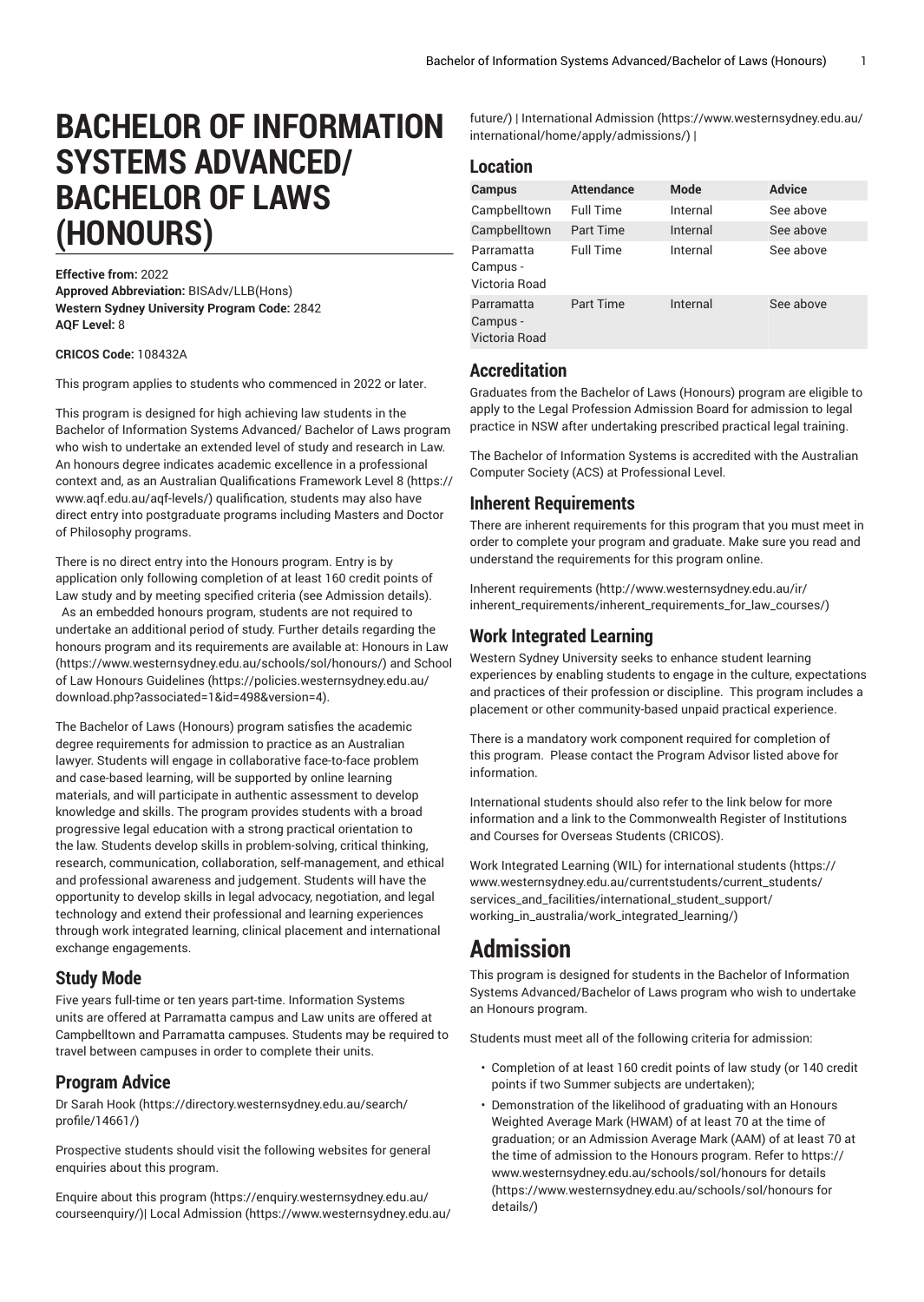- Submission of a 'Nomination of Topics' form which expresses preferences among supervisor-defined topics and/or describes a student-defined topic in a scholarly manner. Refer to [https://www.westernsydney.edu.au/](https://www.westernsydney.edu.au/__data/assets/word_doc/0008/1784474/Honours_topic_nomination_form_2020.docx) [\\_\\_data/assets/word\\_doc/0008/1784474/](https://www.westernsydney.edu.au/__data/assets/word_doc/0008/1784474/Honours_topic_nomination_form_2020.docx) [Honours\\_topic\\_nomination\\_form\\_2020.docx](https://www.westernsydney.edu.au/__data/assets/word_doc/0008/1784474/Honours_topic_nomination_form_2020.docx)
- Demonstration of satisfactory academic writing skills
- • Availability of a principal supervisor

### **Special Requirements**

Students enrolling in these subjects may need to have a National Police Certificate and consent or prohibited employment declarations as they may be conducting their placement in circumstances where they work with minors. This would be managed on an as needs basis:

- [JUST 4001](/search/?P=JUST%204001) Clinical Legal Placement
- [LAWS](/search/?P=LAWS%203074) 3074 Judicial Internship
- [LAWS](/search/?P=LAWS%203077) 3077 Legal Internship
- [LAWS](/search/?P=LAWS%204012) 4012 First Nations Peoples' Access to Justice Clinic
- [LAWS](/search/?P=LAWS%203080) 3080 Street Law Clinic
- [JUST 3011](/search/?P=JUST%203011) Issues in the Criminal Justice System (corrective services field trip requirement) also records and identity check.
- COMP 3018 Professional Experience

The following units require a visa for the relevant country and the ability to travel at a specified time:

- [LAWS](/search/?P=LAWS%203024) 3024 Foundations of Chinese Law
- [LAWS](/search/?P=LAWS%203025) 3025 Foundations of Indian Law
- [LAWS](/search/?P=LAWS%203078) 3078 Legal, Economic and Social Transformation in Taiwan

### Program Structure

Qualification for the double degree requires the successful completion of 400 credit points consisting of the subjects listed in the recommended sequence below.

### **240 credit points of Law subjects comprising:**

- 160 credit points of specified core subjects to meet Priestly 11 accreditation requirements:
- 10 credit points Research Training Component (LAWS 4016 Legal Research and Methodology)
- 20 credit points Research Component (LAWS 4011 Law Honours Dissertation)
- 50 credit points of LLB alternate subjects.

Plus

• 160 credit points of specified Information Systems subjects [this includes the five labelled '(Advanced)' subjects]

Early Exit - Students are eligible to graduate in the Bachelor of Information Systems Advanced on completion of the 16 specified information systems advanced subjects plus the eight law subjects specified in the table below in lieu of program 3688 Bachelor of Information Systems Advanced electives and / or 'Major':

| <b>Subject</b>   | Title                                 | <b>Credit</b><br><b>Points</b> |
|------------------|---------------------------------------|--------------------------------|
| <b>LAWS 1003</b> | <b>Fundamentals of Australian Law</b> | 10                             |
| <b>LAWS 1009</b> | Legal Analysis and Critique           | 10                             |
| <b>LAWS 2013</b> | <b>Torts Law</b>                      | 10                             |
| <b>LAWS 2001</b> | Alternative Dispute Resolution        | 10                             |
| <b>LAWS 2004</b> | <b>Criminal Law</b>                   | 10                             |
| <b>LAWS 2003</b> | Contracts                             | 10                             |
|                  |                                       |                                |

| LAWS 3081 | Administrative Law                                  |    |
|-----------|-----------------------------------------------------|----|
| LAWS 2015 | <b>Professional Responsibility and Legal Ethics</b> | 10 |

Students enrolled in the 2842 Bachelor of Information Systems Advanced/Bachelor of Laws (Honours) will only be eligible to graduate from their Bachelor of Laws (Honours) degree upon completion of the entire 400 credit point program. Students enrolled in this program who wish to graduate with a standalone law degree prior to completion of the entire Bachelor of Information Systems Advanced component must transfer to program 2829 Bachelor of Laws (Non Graduate Entry) (Honours) which requires the completion of 320 credit points (inclusive of 80 credit points of non-LLB study).

## **Planning study**

It may be possible to vary the sequence of subjects so that students study a greater concentration of either law or information systems advanced study each semester, to minimise travel between campuses and to overcome timetabling problems. Students should speak to their Academic Program Advisor as needed.

# **Recommended Sequence**

Qualification for this award requires the successful completion of 400 credit points as per the recommended sequence below.

### **Full-time start-year intake**

| Course                | <b>Title</b>                                           | <b>Credit</b><br><b>Points</b> |
|-----------------------|--------------------------------------------------------|--------------------------------|
| Year 1                |                                                        |                                |
| Autumn session        |                                                        |                                |
| <b>LAWS 1003</b>      | <b>Fundamentals of Australian Law</b>                  | 10                             |
| <b>LAWS 2004</b>      | <b>Criminal Law</b>                                    | 10                             |
| <b>INFS 1002</b>      | Information Systems in Context                         | 10                             |
| <b>INFS 1015</b>      | Systems Analysis and Design (Advanced)                 | 10                             |
|                       | <b>Credit Points</b>                                   | 40                             |
| <b>Spring session</b> |                                                        |                                |
| <b>LAWS 1009</b>      | Legal Analysis and Critique                            | 10                             |
| <b>LAWS 2013</b>      | <b>Torts Law</b>                                       | 10                             |
| COMP 1005             | <b>Programming Fundamentals</b>                        | 10                             |
| <b>INFS 2002</b>      | Database Design and Development<br>(Advanced)          | 10                             |
|                       | <b>Credit Points</b>                                   | 40                             |
| Year 2                |                                                        |                                |
| Autumn session        |                                                        |                                |
| <b>LAWS 2003</b>      | Contracts                                              | 10                             |
| <b>MATH 1030</b>      | <b>Statistics for Business</b>                         | 10 <sup>°</sup>                |
| <b>COMP 2020</b>      | <b>Technologies for Web Applications</b>               | 10                             |
| <b>COMM 1026</b>      | Principles of Professional Communication<br>1          | 10                             |
|                       | <b>Credit Points</b>                                   | 40                             |
| <b>Spring session</b> |                                                        |                                |
| <b>LAWS 2001</b>      | <b>Alternative Dispute Resolution</b>                  | 10                             |
| COMP 3013             | <b>Mobile Applications Development</b>                 | 10                             |
| <b>INFS 3012</b>      | Information Systems Deployment and<br>Management       | 10                             |
| COMP 2005             | <b>Computer Networking (Advanced)</b>                  | 10                             |
|                       | <b>Credit Points</b>                                   | 40                             |
| Year 3                |                                                        |                                |
| Autumn session        |                                                        |                                |
| <b>LAWS 2015</b>      | Professional Responsibility and Legal<br><b>Ethics</b> | 10                             |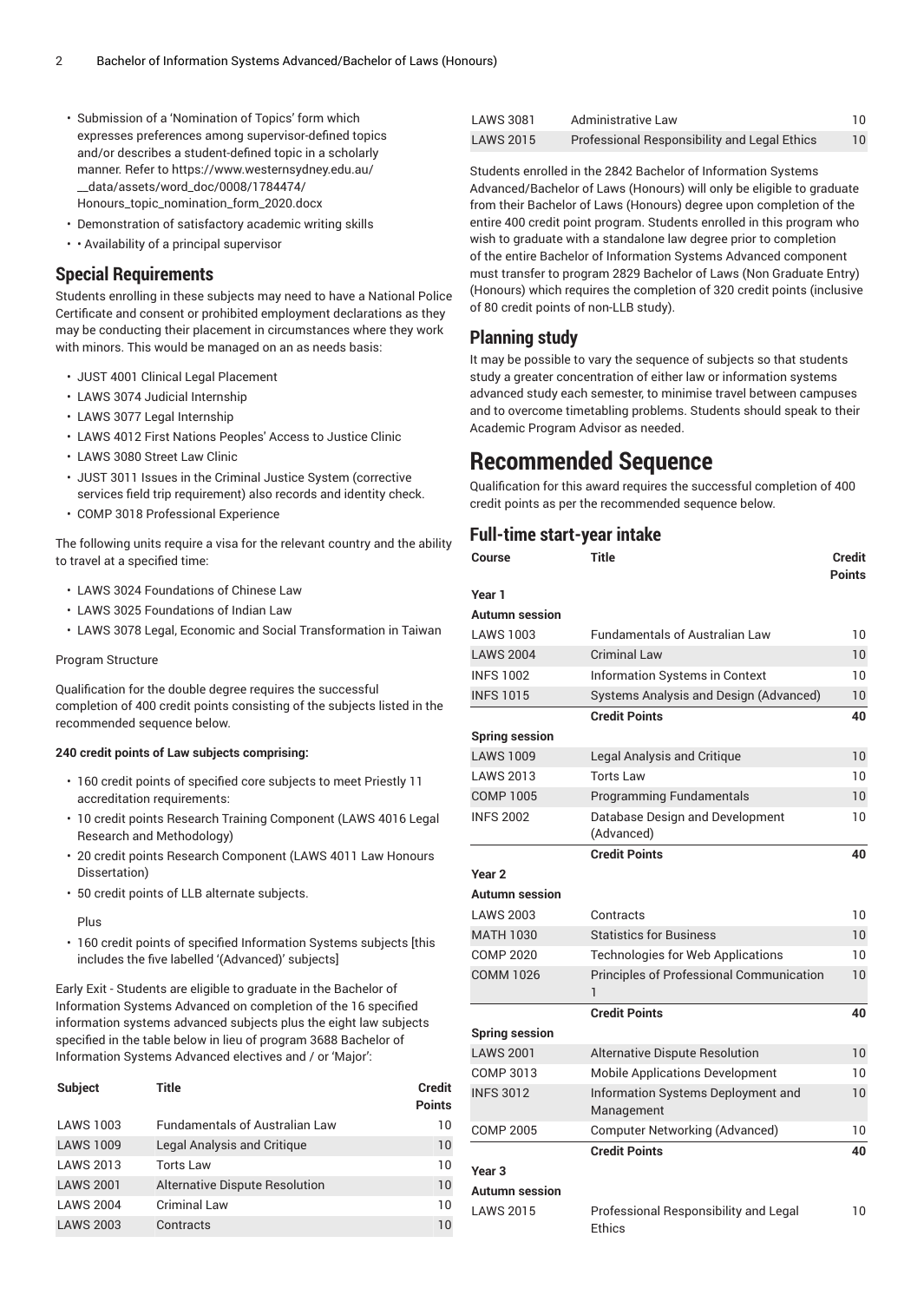|                                  | <b>Total Credit Points</b>                                  | 400 |
|----------------------------------|-------------------------------------------------------------|-----|
|                                  | <b>Credit Points</b>                                        | 40  |
| <b>LAWS 4011</b>                 | <b>Law Honours Dissertation</b>                             | 20  |
| <b>LAWS 4013</b>                 | Civil Procedure and Arbitration                             | 10  |
| <b>LAWS 4014</b>                 | <b>Remedies</b>                                             | 10  |
| <b>Spring session</b>            |                                                             |     |
|                                  | <b>Credit Points</b>                                        | 40  |
| Select one LLB Alternate subject |                                                             | 10  |
| <b>LAWS 4016</b>                 | Legal Research and Methodology                              | 10  |
| <b>LAWS 4004</b>                 | <b>Criminal Procedure and Evidence</b>                      | 10  |
| <b>LAWS 4015</b>                 | Constitutional Law                                          | 10  |
| <b>Autumn session</b>            |                                                             |     |
| Year 5                           |                                                             |     |
|                                  | <b>Credit Points</b>                                        | 40  |
| Select two LLB alternate units   |                                                             | 20  |
| <b>LAWS 3045</b>                 | Law of Associations                                         | 10  |
| <b>LAWS 3081</b>                 | Administrative Law                                          | 10  |
| <b>Spring session</b>            |                                                             |     |
|                                  | <b>Credit Points</b>                                        | 40  |
| Select two LLB alternate units   |                                                             | 20  |
| <b>LAWS 3082</b>                 | <b>Property Law</b>                                         | 10  |
| <b>LAWS 3018</b>                 | <b>Equity &amp; Trusts</b>                                  | 10  |
| <b>Autumn</b> session            |                                                             |     |
| Year 4                           |                                                             |     |
|                                  | <b>Credit Points</b>                                        | 40  |
| <b>INFO 3011</b>                 | <b>Social Computing</b>                                     | 10  |
| <b>INFO 3001</b>                 | <b>Computer Security</b>                                    | 10  |
| COMP 3019                        | Professional Experience (Advanced)                          | 10  |
| <b>LAWS 2008</b>                 | <b>Government and Public Law</b>                            | 10  |
| <b>Spring session</b>            |                                                             |     |
|                                  | <b>Credit Points</b>                                        | 40  |
| <b>INFO 3004</b>                 | Human-Computer Interaction (Advanced)                       | 10  |
| <b>INFO 3008</b>                 | <b>Professional Development</b>                             | 10  |
| <b>INFS 3007</b>                 | <b>Emerging Trends in Information Systems</b><br>(Advanced) | 10  |
|                                  |                                                             |     |

# **LLB Alternate Subjects**

Students must complete 50 credit points of subjects from the list of Bachelor of Laws alternate subjects below.

| <b>Subject</b>   | <b>Title</b>                                | <b>Credit</b><br><b>Points</b> |
|------------------|---------------------------------------------|--------------------------------|
| <b>LAWS 4017</b> | Access to Justice Clinic                    | 10                             |
| <b>LAWS 3001</b> | <b>Advanced Family Law</b>                  | 10                             |
| <b>LAWS 4003</b> | <b>Advanced Taxation Law</b>                | 10                             |
| <b>LAWS 3002</b> | <b>Advanced Torts and Civil Wrongs</b>      | 10                             |
| <b>LAWS 3003</b> | Advocacy                                    | 10                             |
| <b>LAWS 3004</b> | <b>Anti-Discrimination Law</b>              | 10                             |
| <b>LAWS 3005</b> | <b>Australian Competition Law</b>           | 10                             |
| <b>LAWS 3006</b> | Australian Consumer Law                     | 10                             |
| <b>LAWS 3007</b> | Banking and Securities Law                  | 10                             |
| <b>LAWS 2014</b> | <b>Bioethics</b>                            | 10                             |
| <b>LAWS 3011</b> | Comparative Law: Legal Systems of the World | 10                             |
| <b>LAWS 3013</b> | <b>Conflict of Laws</b>                     | 10                             |
| <b>LAWS 3014</b> | Corporate Governance                        | 10                             |
| <b>LAWS 3015</b> | <b>Cyber Law and Justice</b>                | 10                             |
| <b>LAWS 4010</b> | Designing Law Apps for Access to Justice    | 10                             |

| <b>LAWS 3016</b> | Elder Law                                                 | $10 \,$ |
|------------------|-----------------------------------------------------------|---------|
| <b>LAWS 3022</b> | <b>Family Dispute Resolution</b>                          | 10      |
| <b>LAWS 3023</b> | <b>Family Law</b>                                         | 10      |
| <b>LAWS 2005</b> | <b>Financial Services Law</b>                             | 10      |
| <b>LAWS 2007</b> | First Peoples and the Australian Legal System             | 10      |
| <b>LAWS 4012</b> | First Nations Peoples' Access to Justice Clinic           | 10      |
| <b>LAWS 3024</b> | <b>Foundations of Chinese Law</b>                         | 10      |
| <b>LAWS 3025</b> | <b>Foundations of Indian Law</b>                          | 10      |
| <b>LAWS 3083</b> | Gender and the Law                                        | 10      |
| <b>LAWS 3028</b> | Human Rights and the Asia Pacific                         | 10      |
| <b>LAWS 3027</b> | Human Rights Law                                          | 10      |
| <b>LAWS 3029</b> | Immigration and Refugee Law                               | 10      |
| <b>JUST 3008</b> | Independent Study (Law)                                   | 10      |
| <b>LAWS 3030</b> | Information and Data Governance Law and<br>Regulation     | 10      |
| <b>LAWS 3031</b> | Insolvency Law and Policy                                 | 10      |
| <b>LAWS 3032</b> | Intellectual Property                                     | 10      |
| <b>LAWS 3033</b> | International Business Transactions Law                   | 10      |
| <b>LAWS 4006</b> | International Climate Law                                 | 10      |
| <b>LAWS 3034</b> | International Criminal Law                                | 10      |
| <b>LAWS 4007</b> | International Environmental Law                           | 10      |
| <b>LAWS 3036</b> | International Trade Law                                   | 10      |
| <b>LAWS 3039</b> | Islam, International Law and Human Rights                 | 10      |
| <b>JUST 3011</b> | Issues in the Criminal Justice System                     | 10      |
| <b>LAWS 3074</b> | Judicial Internship                                       | 10      |
| <b>LAWS 3042</b> | Jurisprudence                                             | 10      |
| <b>LAWS 3084</b> | Law and Literature                                        | 10      |
| <b>LAWS 3079</b> | Law, Economics, Ethics and Change                         | 10      |
| <b>LAWS 3044</b> | Law and Public Policy (Development and<br>Implementation) | 10      |
| <b>LAWS 3046</b> | Law of Employment                                         | 10      |
| <b>LAWS 3047</b> | Law of International Organisations                        | 10      |
| <b>LAWS 3048</b> | Law of the Sea                                            | 10      |
| <b>LAWS 3075</b> | Law's Self-Understanding                                  | 10      |
| <b>LAWS 3078</b> | Legal, Economic and Social Transformation in<br>Taiwan    | 10      |
| <b>LAWS 3077</b> | Legal Internship                                          | 10      |
| <b>LAWS 4016</b> | Legal Research and Methodology                            | 10      |
| <b>LAWS 3049</b> | Media Law                                                 | 10      |
| <b>JUST 2013</b> | Mediation                                                 | 10      |
| <b>LAWS 3050</b> | <b>Medical Law</b>                                        | 10      |
| <b>LAWS 3052</b> | <b>Mental Health Law</b>                                  | 10      |
| <b>LAWS 3053</b> | Moot Court                                                | 10      |
| <b>LAWS 3055</b> | Planning and Environment Law                              | 10      |
| <b>LAWS 3056</b> | Practising in the Public Interest                         | 10      |
| <b>LAWS 3061</b> | <b>Public Health Law</b>                                  | 10      |
| <b>LAWS 3063</b> | <b>Public International Law</b>                           | 10      |
| <b>LAWS 4008</b> | Revenue Law                                               | 10      |
| <b>LAWS 3067</b> | Self-Managed Superannuation and Trusts                    | 10      |
| <b>LAWS 3068</b> | Space Law - Commercial Aspects                            | 10      |
| <b>LAWS 3080</b> | <b>Street Law Clinic</b>                                  | 10      |
| <b>LAWS 3076</b> | Technology, Innovation and the Law                        | 10      |
| <b>LAWS 3071</b> | Wills and Succession                                      | 10      |
| <b>LAWS 3072</b> | Work Health and Safety Law                                | 10      |
|                  |                                                           |         |

Please note that the availability of Bachelor of Laws Alternate Subjects may vary from year to year. New subjects may become available and